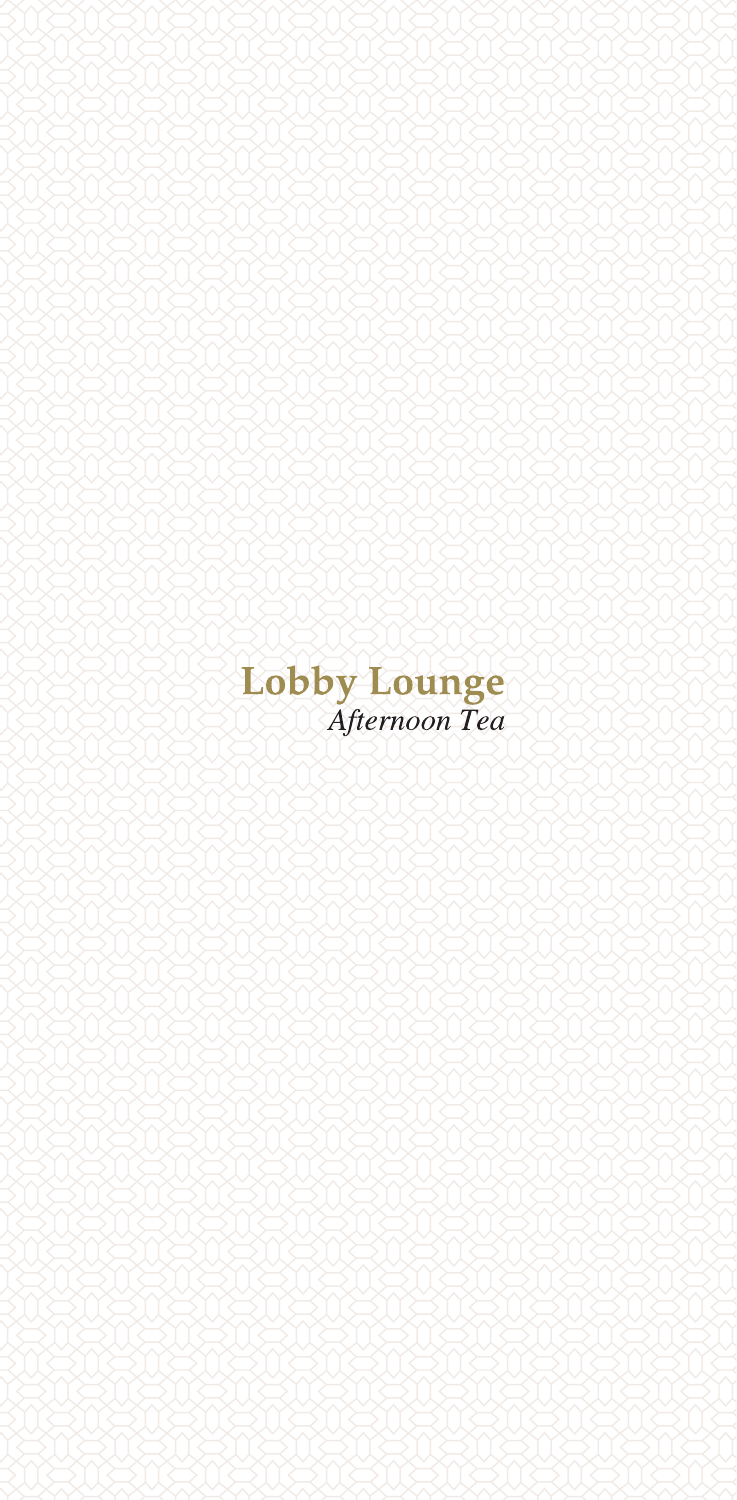*According to a Chinese legend, the tea tradition started in 2737 B. C. Emperor Shen Nong was boiling water under the shade of a tree when a light wind shook the branches above him and a few leaves fell into the water, giving it a delicate color and flavor.*

> *The tree was a wild tea plant. Tea was born.*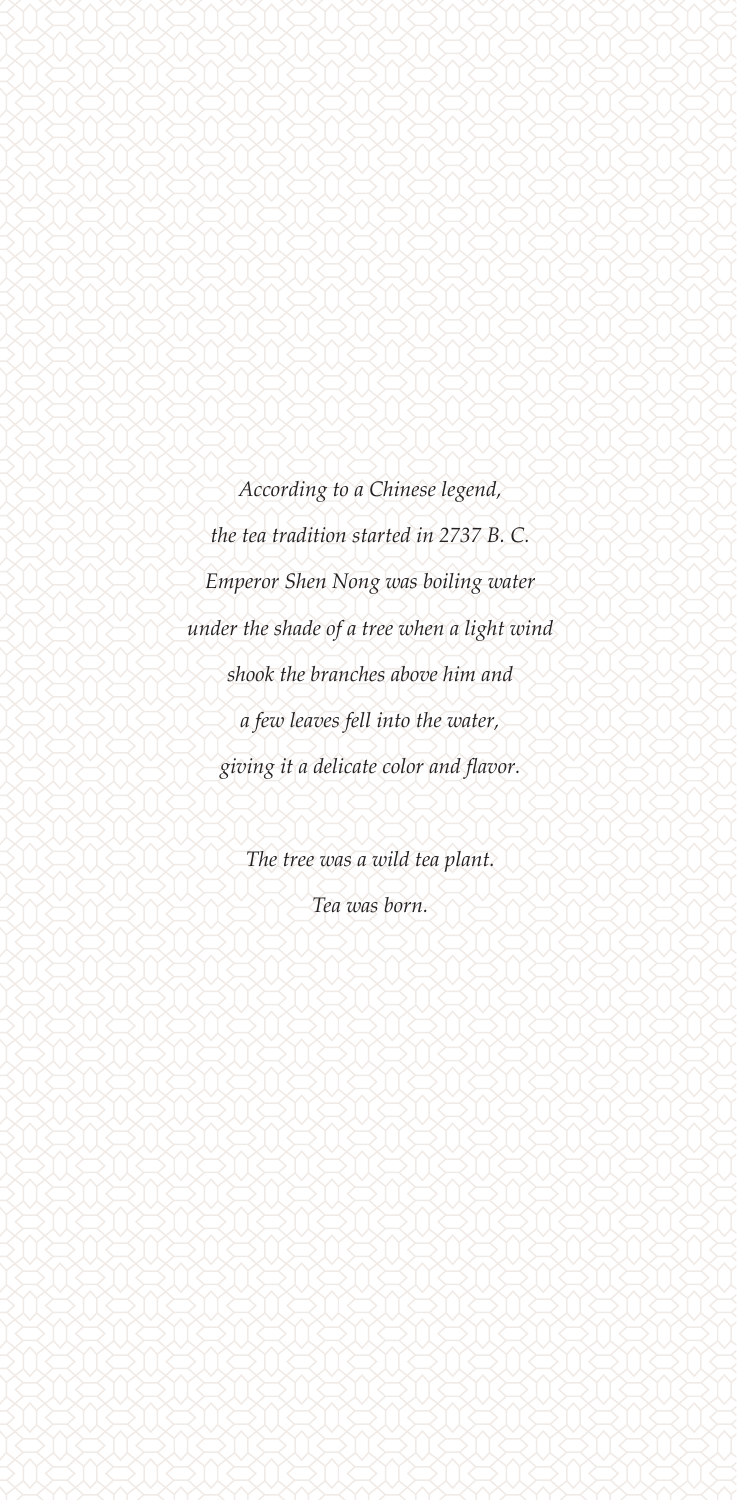# *Tea Selection*

# **BLACK TEA** *160*

# **Brilliant Breakfast**

*This bright and bold morning tea embodies the essence of a fine Ceylon tea: perfectly rounded, with body, strength, pungency and brilliant color.*

## **Original Earl Grey**

*Enhanced with oil of Bergamot, this original Earl Grey tea is rich, yet velvety strong with a very distinctive flavor.*

### **Single Estate Assam**

*Robust and malty as Assam teas are known to be, this medium bodied blend's gentle earthiness balanced by a touch of spice.*

# **Single Estate Darjeeling**

*Originating from India's most famous tea growing region, this tea reflects a subtle sophistication with a prominent Muscatel note.*

# **BLACK TEA WITH FLAVOR 22 205**

### **Blueberry and Pomegranate**

*Deliciously piquant and bright, this Ceylon tea is the perfect blend of tart and soft sweetness from infusions of pomegranate and blueberry.*

### **Italian Almond**

*The medium strength bouquet combined with its mild fragrance and slightly sweet almond finish makes this Ceylon tea ideal as accompaniment to sweet cakes and pastries.*

# **Lychee with Rose and Almond**

*Delight in this medium bodied Ceylon pekoe with a complex bouquet from a fusion of lychee, almond and rose.*

### **Mango and Strawberry**

*Refreshing and deliciously different, the exotic flavors of mango and strawberry achieve balance when combined with the Ceylon tea.*

### **Natural Ceylon Ginger**

*When combined with the bright, high grown Ceylon tea, the "hot", throat-warming character of ginger offers a deliciously refreshing taste in this healing concoction.*

### **Peach**

*A touch of peach gives this sweetly fragrant tea an elegant and bright finish.*

# **Rose with French Vanilla**

*The floral aroma of rose petals gives this tea a seductive quality. Tinged with the flavor of French vanilla, this is a gentle and feminine brew.*